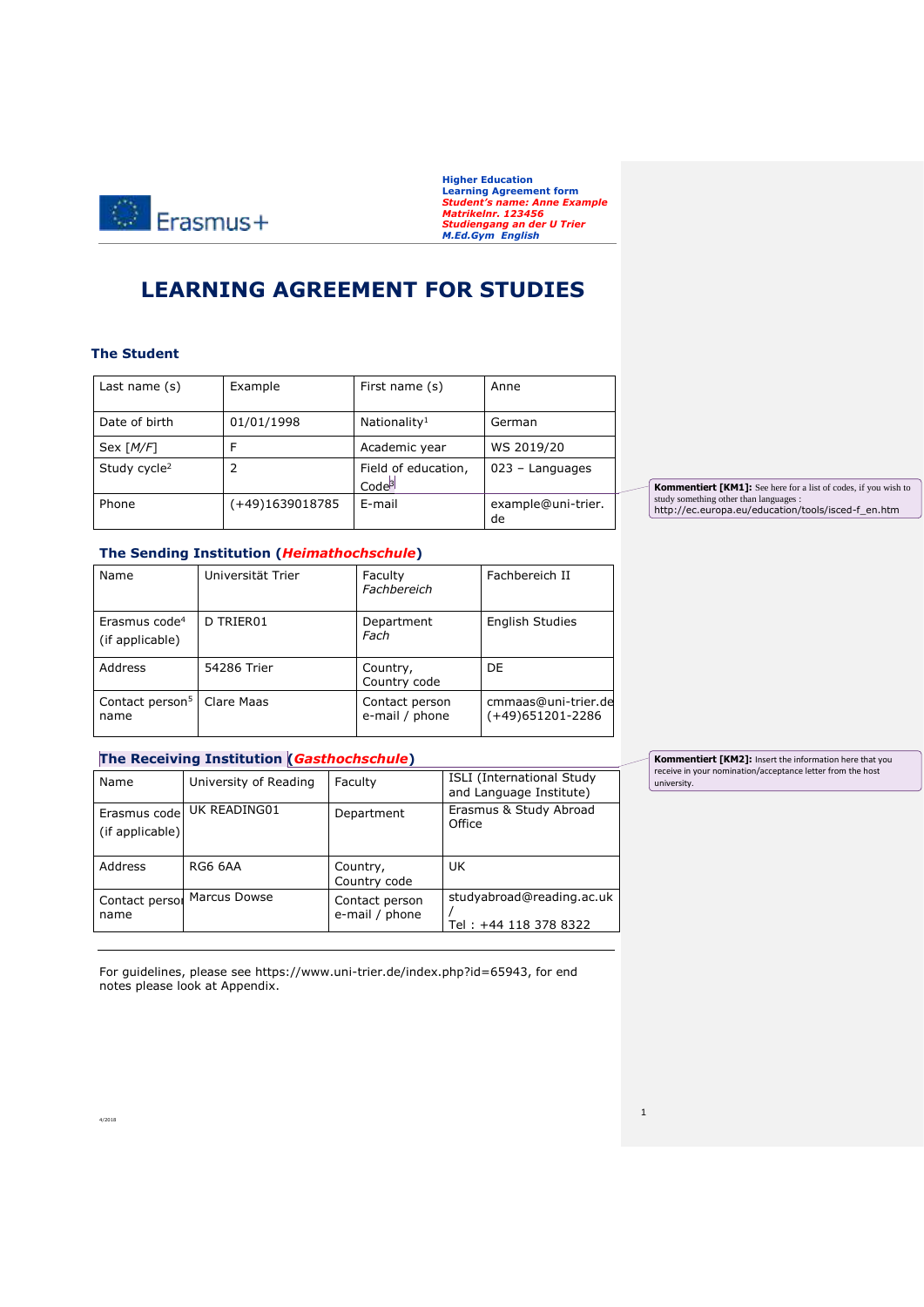

## **BEFORE THE MOBILITY**

#### **I. PROPOSED MOBILITY PROGRAMME**

Planned period of the mobility: from [month/year] September/2019 till [month/year] December/2019

#### **Table A1:** Study programme abroad

| <b>No</b><br>Lfd.<br>Nr. | <b>Field of</b><br>study<br><b>Studien</b><br>fach | Component <sup>6</sup><br>Code (if any) | Component title (as indicated in<br>the course catalogue <sup>7</sup> ) at the<br>receiving institution | <b>Semester</b><br>[autumn /<br>spring]<br>[or term] | Number of<br><b>ECTS</b> credits <sup>8</sup><br>to be<br>awarded by<br>the receiving<br>institution<br>upon<br>successful<br>completion | <b>Remarks</b><br><b>Anmerkungen</b>                           | <b>Kommentiert [KM3]:</b> Use this column to make clear which class<br>at your host university will be accredited as which class in Trier.                                                                     |
|--------------------------|----------------------------------------------------|-----------------------------------------|---------------------------------------------------------------------------------------------------------|------------------------------------------------------|------------------------------------------------------------------------------------------------------------------------------------------|----------------------------------------------------------------|----------------------------------------------------------------------------------------------------------------------------------------------------------------------------------------------------------------|
| $\it 1$                  | Eng<br>Lang                                        | LS2LST                                  | Teaching the Language Skills                                                                            | Autumn<br>term.                                      | 10 ECTS                                                                                                                                  | Counts as LING<br>classes in Trier                             | <b>Kommentiert [KM4]:</b> Here, name the School or Department at<br>the host university where the class is being offered.                                                                                      |
|                          | Eng<br>Lang.                                       | <b>LS3DCL</b>                           | Child Language Development                                                                              | Autumn<br>term                                       | 10 ECTS                                                                                                                                  | Possible<br>if<br>alternative<br>LS2LST is<br>not<br>available | <b>Kommentiert [KM5]:</b> In case you are not able to get a place in<br>your first choice of classes, you can list alternatives here. Simply list<br>them under the same 'laufende Nummer' to avoid confusion. |
| $\overline{2}$           | Eng Lit                                            | EN3VR                                   | Visions and Revisions: Poets at<br>Work                                                                 | Autumn<br>term                                       | 10 ECTS                                                                                                                                  | Counts as LIT /<br>LANG classes in<br>Trier                    |                                                                                                                                                                                                                |
| 3                        | Eng<br>Lang                                        | LS3IC                                   | <b>Intercultural Communications</b>                                                                     | Autumn<br>term                                       | 10 ECTS                                                                                                                                  | Counts as LANG /<br>LING classes in<br>Trier                   |                                                                                                                                                                                                                |
|                          |                                                    |                                         |                                                                                                         |                                                      |                                                                                                                                          |                                                                |                                                                                                                                                                                                                |
|                          |                                                    |                                         |                                                                                                         |                                                      |                                                                                                                                          |                                                                |                                                                                                                                                                                                                |
|                          |                                                    |                                         |                                                                                                         |                                                      |                                                                                                                                          |                                                                |                                                                                                                                                                                                                |
|                          |                                                    |                                         |                                                                                                         |                                                      |                                                                                                                                          |                                                                |                                                                                                                                                                                                                |
|                          |                                                    |                                         |                                                                                                         |                                                      | Total: 30                                                                                                                                |                                                                |                                                                                                                                                                                                                |

#### **Language competence of the student**

The level of language competence<sup>9</sup> in English *[indicate here the main language of instruction]* that the student already has or agrees to acquire by the start of the study period is: A1 □ A2 □ B1 □ B2 □ C1 <sup>></sup> C2 □ Native speaker □

**Kommentiert [KM6]:** Most students in the Dept. of English Studies at Trier have C1 level. If you feel you have a higher or lower level, please consult Mrs Maas. Note that for most of our partner universities you do not need a separate certificate of your language skills; exceptions are explained on our website: https://www.uni-<br>[trier.de/index.php?id=65499](https://www.uni-trier.de/index.php?id=65499)

2

4/2018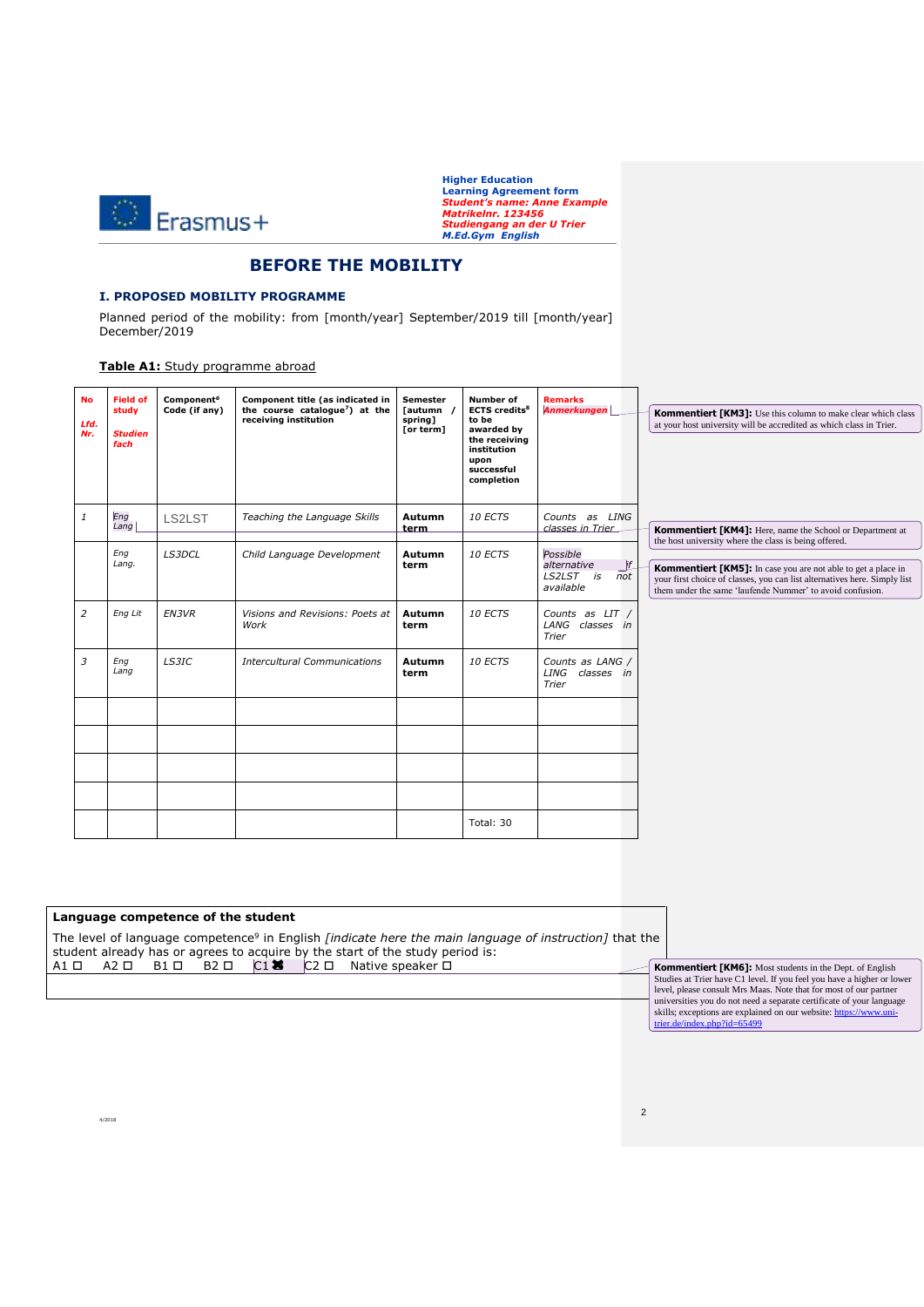

**Table B1:** Group of educational components in the student's degree that would normally be completed at the sending institution and which will be replaced by the study abroad programme. NB no one to one match with Table A is required. Where all credits in Table A are recognised as forming part of the programme at the sending institution without any further conditions being applied, Table B may be completed with a reference to the mobility window (see guidelines).

**Kommentiert [KM7]:** Note that listing classes here does not mean that they are automatically acredited. Once you have recieved your final results from your host university, you must apply for the classes and your time abr official procedure[: https://www.uni-trier.de/index.php?id=66000](https://www.uni-trier.de/index.php?id=66000)

| <b>No</b><br>Lfd.<br>Nr. | <b>Field of</b><br>study<br><b>Studien-</b><br>fach | Component <sup>6</sup><br>code (if any) | Component title (as indicated in the<br>course catalogue) at the sending<br>institution | <b>Semester</b><br>[autumn /<br>spring]<br>[or term] | <b>Number of ECTS</b><br>credits to be<br>awarded by the<br>sendina<br>institution upon<br>successful<br>completion | <b>Remarks by sending</b><br><i>institution</i><br>(Anmerkungen der Heimat-<br>hochschule)                                                                                  | <b>Kommentiert [KM8]:</b> Use this column to make clear which class<br>at your host university will be accredited as which class in Trier.                                                                                                                                           |
|--------------------------|-----------------------------------------------------|-----------------------------------------|-----------------------------------------------------------------------------------------|------------------------------------------------------|---------------------------------------------------------------------------------------------------------------------|-----------------------------------------------------------------------------------------------------------------------------------------------------------------------------|--------------------------------------------------------------------------------------------------------------------------------------------------------------------------------------------------------------------------------------------------------------------------------------|
| 1                        | MEd<br>Englisch                                     | LIT 701                                 | Special Topic in Literary Studies                                                       | WS                                                   | 6                                                                                                                   |                                                                                                                                                                             | Kommentiert [KM9]: Third-year undergraduate (BA) classes at<br>your host university can be accredited as MA-level classes in Trier.                                                                                                                                                  |
| $\overline{2}$           | MEd<br>Englisch                                     | <b>LING 704</b>                         | Applied Linguistics and ELT                                                             | <b>WS</b>                                            | $\overline{4}$                                                                                                      | M.Ed. Gym Module 8<br>Grade from "Teaching<br>Language Skills" as mod<br>grade                                                                                              | You must be enrolled as a Master's student at the time your apply for<br>accreditation.<br><b>Kommentiert [KM10]:</b> Be specific about the degree programme<br>and module number. This is especially important if a certain class in<br>Trier can be part of two different modules. |
| 3                        | MEd<br>Englisch                                     | <b>LING 705</b>                         | Textual Studies and the New Media                                                       | <b>WS</b>                                            | 5                                                                                                                   |                                                                                                                                                                             |                                                                                                                                                                                                                                                                                      |
| $\overline{4}$           | MEd<br>Englisch                                     | LIT 801                                 | Special Topic in Literary Studies                                                       | SS                                                   | $\overline{4}$                                                                                                      | M.Ed.<br>Gym<br>Module<br>11.<br>"Visions and<br>Grade from<br>Poets<br>Revisions:<br>at<br>Work" as module<br>grade:<br>LING<br>801/2/3<br>to<br>be<br>completed in Trier. |                                                                                                                                                                                                                                                                                      |
| 5                        | MEd<br>Englisch                                     | <b>LANG 801</b>                         | Advanced British Cultural Studies<br>(including Essay Writing)                          | SS                                                   | 3                                                                                                                   |                                                                                                                                                                             |                                                                                                                                                                                                                                                                                      |
| 6                        | MEd<br>Englisch                                     | <b>LANG 901</b>                         | Advanced North American Cultural<br>Studies (including Essay Writing)                   | <b>WS</b>                                            | 3                                                                                                                   |                                                                                                                                                                             |                                                                                                                                                                                                                                                                                      |
|                          |                                                     |                                         |                                                                                         |                                                      |                                                                                                                     |                                                                                                                                                                             |                                                                                                                                                                                                                                                                                      |
|                          |                                                     |                                         |                                                                                         |                                                      | Total: 25                                                                                                           |                                                                                                                                                                             |                                                                                                                                                                                                                                                                                      |

3

**If the student does not successfully complete some educational components, the following provisions will apply:** 

*[s. Merkblatt Learning Agreement, https://www.uni-trier.de/index.php?id=65943]*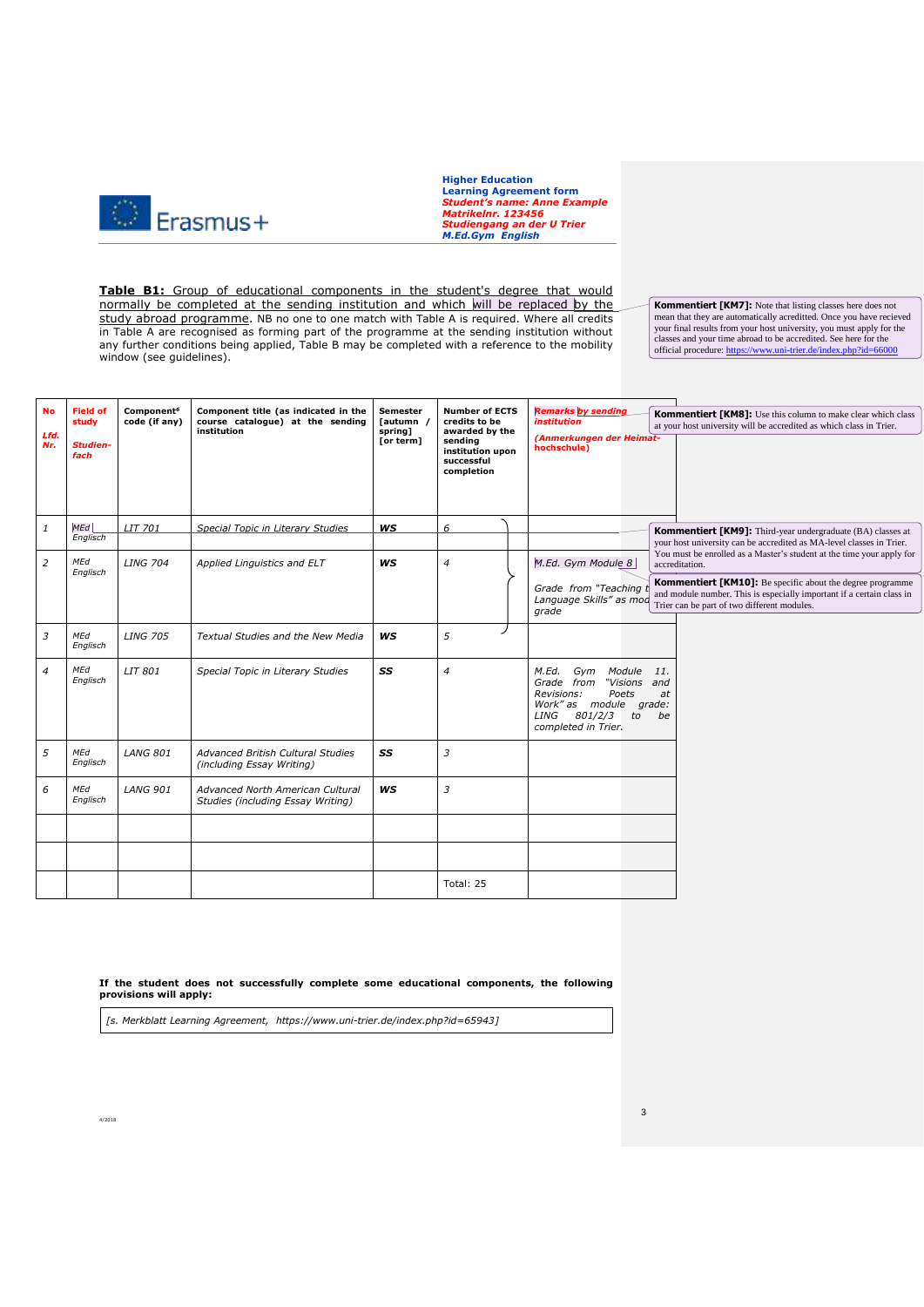

#### **II. COMMITMENT OF THE THREE PARTIES**

Commitment

4/2018

By signing this document, the student, the Sending Institution and the Receiving Institution confirm that they approve the Learning Agreement and that they will comply with all the arrangements agreed by all parties. Sending and Receiving Institutions undertake to apply all the principles of the Erasmus Charter for Higher Education relating to mobility for studies (or the principles agreed in the Inter-Institutional Agreement for institutions located in Partner Countries). The Sending (Beneficiary) Institution and the student should also commit to what is set out in the Erasmus+ grant agreement. The Receiving Institution confirms that the educational components listed in Table A1 are in line with its course catalogue and should be available to the student. The Sending Institution commits to recognise all the credits or equivalent units gained at the Receiving Institution for the successfully completed educational components and to count them towards the student's degree as described in Table B1. Any exceptions to this rule are documented in an annex of this Learning Agreement and agreed by all parties. *Exception:* If the student wishes to except some of the credits achieved at his/her host university from recognition, he or she can apply to do so when submitting his/her transcript for recognition at Trier University. However, independent of whether the student plans to have the credits/results recognised or not, he/she is bound to complete all requirements for the courses listed in tables A1 of this agreement.

The student and receiving institution will communicate to the sending institution any problems or changes regarding the proposed mobility programme, responsible persons and/or study period.

| Commitment<br>Verpflichtung                                                                                     | Name/Positon | Email                    | Date                | <b>Signature</b> |                                                                                                                                                                             |
|-----------------------------------------------------------------------------------------------------------------|--------------|--------------------------|---------------------|------------------|-----------------------------------------------------------------------------------------------------------------------------------------------------------------------------|
| <b>Student</b>                                                                                                  | Anne Example | example@uni-<br>trier.de | 14 Sept.<br>2019    |                  |                                                                                                                                                                             |
| <b>Responsible</b><br>person <sup>10</sup> at Trier<br><b>University</b><br>(for first field of study)          | Clare Maas   | cmmaas@uni-<br>trier.de  | 16<br>Sept.<br>2019 |                  | <b>Kommentiert [KM11]:</b> You should sign this document first,<br>followed by your Erasmus+ coordinators in Trier, and then the host<br>university.                        |
| Responsible<br>- at<br>Trier<br>person<br><b>University</b><br>(for<br>second field of study, if<br>applicable) |              |                          |                     |                  | <b>Kommentiert [KM12]:</b> If you intend to take classes from your                                                                                                          |
| Responsible<br>person <sup>11</sup> at<br>the<br>Receiving<br><b>Institution</b>                                |              |                          |                     |                  | other degree subject at your host university and have them accredite<br>in Trier, the Erasmus coordinator of that subject in Trier will also<br>need to sign this document. |

4

ost university and have them accredited